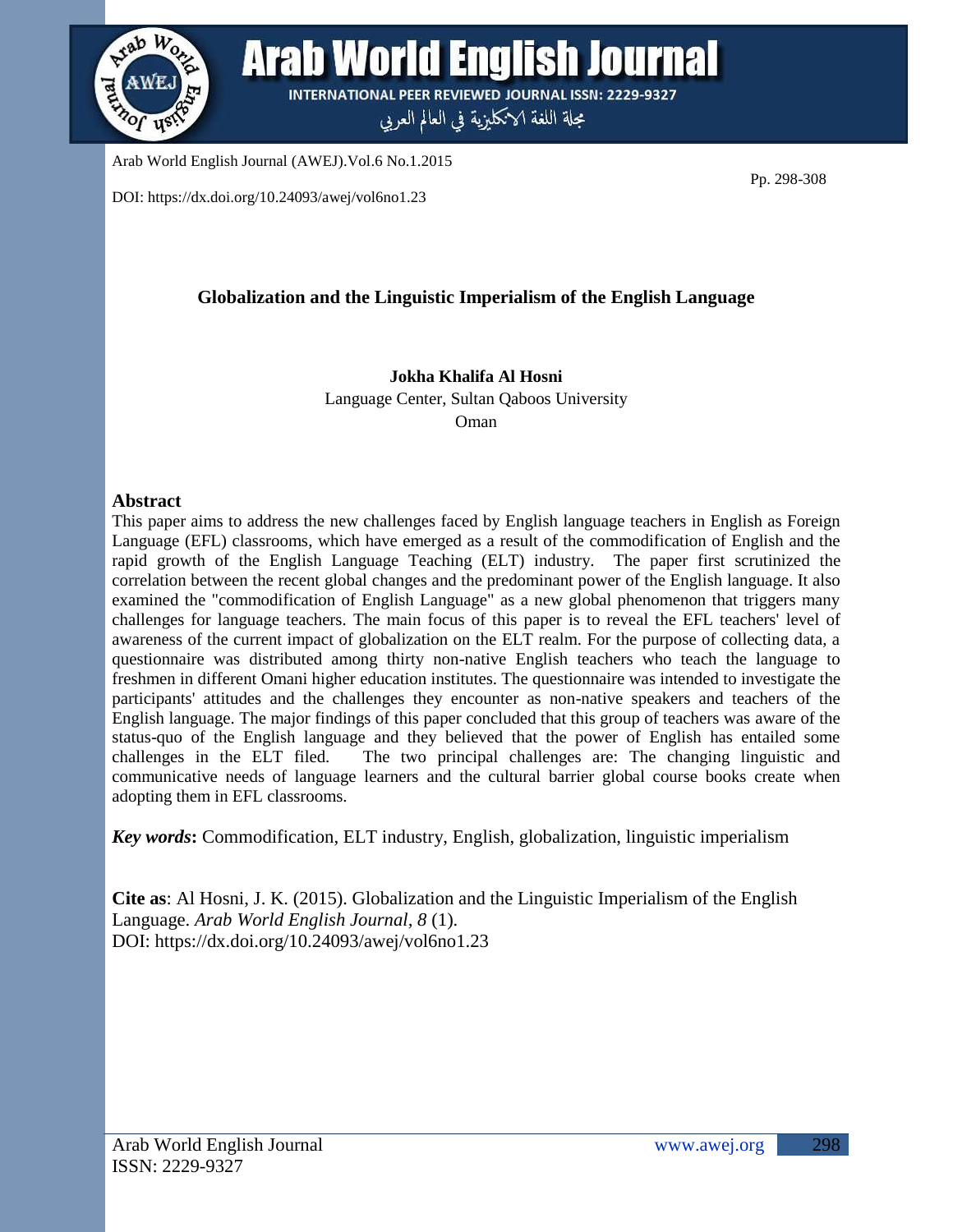# Aldubai **Introduction**

In his book entitled *The Alchemy of English,* Kachru stated that" Knowing English is like possessing the fabled Aladdin's lamp, which permits one to open, as it were, the linguistic gates to international business, technology, science and travel. In short, English provides linguistic power" (Kachru, 1990, p. 1).

English has become the global language of the world. It is the language of economy, research, media, politics and social communication. It is the lingua franca of all spheres and the predominant medium of instruction worldwide. Globalization has undoubtedly played a significant role in creating the status-quo of English language around the globe. Economic, political and cultural globalizations, in their international and highly influential movements, have greatly contributed to the wide unprecedented spread of English. Therefore, learning English has become a top priority to all individuals who seek jobs, academic degrees or/and social privileges. As a result, English has been viewed as a new "commodity" which has its own market and consumers. This commodification is obviously observed in the current intensification of the ELT industry all over the world.

#### **What is Globalization?**

In order to understand the way how English has gained its dominance as a global language, defining globalization is of great importance. Kumaravadivelu (2006) described globalization as a "slippery term which carries different meanings to different people at different times." It is evident that the complicated nature of globalization as an era makes finding an agreed-upon definition quite an uneasy task. The interpretation and perception of this phenomenon vary from one observer/scholar to another depending on their area of interest and the particular angle of globalization they look at. However, most of the scholastic definitions of globalization have addressed the state of interdependency and interconnectedness between the various human spheres: social, economic, political, etc. Globalization is repeatedly defined as "new patterns of worldwide interconnectedness- the stretching of social relations and economic activities across national spaces and regions in various complex networks of interaction." (Popkewitz & Rizvi, 2009). Tobin (1998) defined globalization as "a fashionable word to describe trends perceived to be dramatically and relentlessly increasing connections and communications among people regardless of nationality and geography" ( Para. 1). The list of definitions goes on and what is obviously admitted by all scholars concerned with this phenomenon is that globalization is mainly about the inextricable connections between all life domains. This phenomenon started, as it is believed by many historians, in the fifteenth century when the steady transpacific connection started to appear (Popkewitz & Rizvi, 2009). However, the Globalization era in the form of capitalism "started in the second half of the nineteenth century, along with the emergence of more consistent and coordinated practices of colonialism." (Popkewitz & Rizvi, 2009).

The next few sections investigate the reasons behind the unprecedented spread of English and how globalization helps to perpetuate this status. Exploring the *linguistic imperialism* of English help to reveal the influence globalization has on this language.

#### **The power of English in the era of globalization**

Around 375 million people speak English as their first language and 750 million people speak it as their second language (How many people speak English, n.d.). This huge number of speakers which outnumbers the speakers of all other languages indicates very clearly that English is the global language which predominates in the era of globalization. David Crystal one of the giant and prolific writers in this field, asserted that "There is the closest of links between language dominance and economic, technological, and cultural power. Without a strong-power base, of whatever kind, no language can make progress as an international medium of communication." (Crystal, 2003, p. 7). Ciprianova & Vanco (2010) argued that the emergence of English as a global language is a result of the "unequal distribution of economic, political and cultural influence and a deliberate effort of native English speaking countries, mainly the United Kingdom and the United States of America to promote English around the world." Therefore, analyzing the major global forces (political, cultural, economic) and their connection with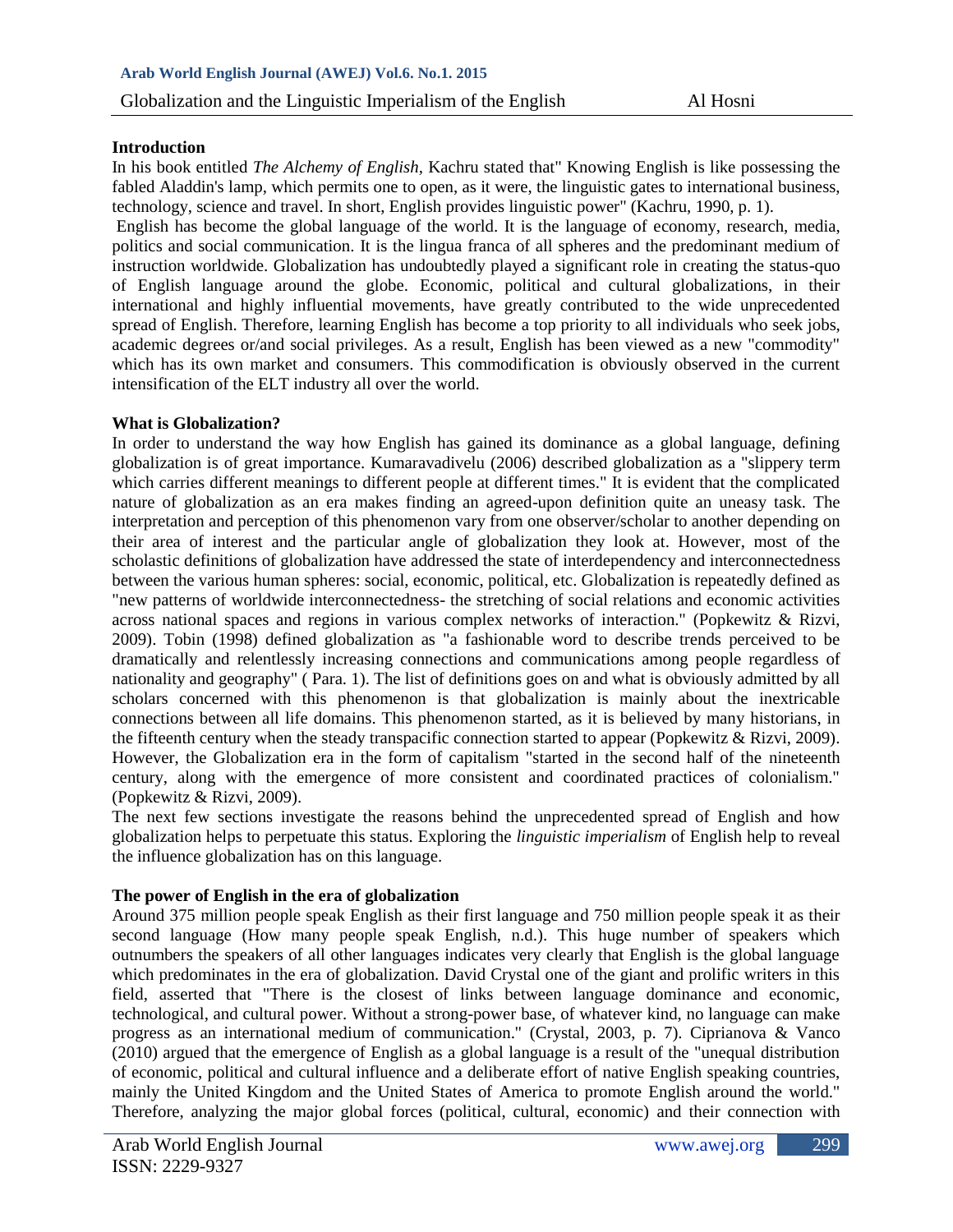Globalization and the Linguistic Imperialism of the English Al Hosni

English as primarily a tool of communication can reveal how these forces lead to the linguistic imperialism of this language which is the core theme of this paper.

Crystal (2003), attributed the global status-quo of English to "the expansion of British colonial power which peaked towards the end of the nineteenth century, and the emergence of the United States as the leading economic power of the twentieth century" (p.59) and he asserted that the second factor is the one which continues to support the dominance of English in the world as Britain has lost its colonial power over its colonies around the world. Yet, the colonization period has greatly contributed to the formation of this powerful reputation English has gained worldwide. In the post-colonial era, Kell (2004) argued that proficiency in English is still linked with prestigious jobs and the possibility to study abroad or migrate to a desired destination in the Asian countries which were British colonies until 1970s. The model of the three circles of English coined by the US linguist, Braj Kachru clearly illustrated the influence of colonization on the spread of the English Language. (Crystal, 2003). According to this model, the distribution of English speakers is determined by the level of geographical influence of the English political power over a particular region. The first circle is the *inner circle* which refers to the native speaking countries of the language. The second circle is the *outer circle* which encompasses the countries which were British colonies during the history of colonization. In these countries " the language has become part of a country' chief institutions and plays an important ' second language' role in a multilingual setting" (Crystal, 2003). The third circle is the *expanding circle* which involves the countries that recognize the international role of English and had never been under parts of the British Empire. Figure 1 shows the three concentric circles and the estimated number of speakers in each one.



*Figure 1.* **Kachru's circles of English**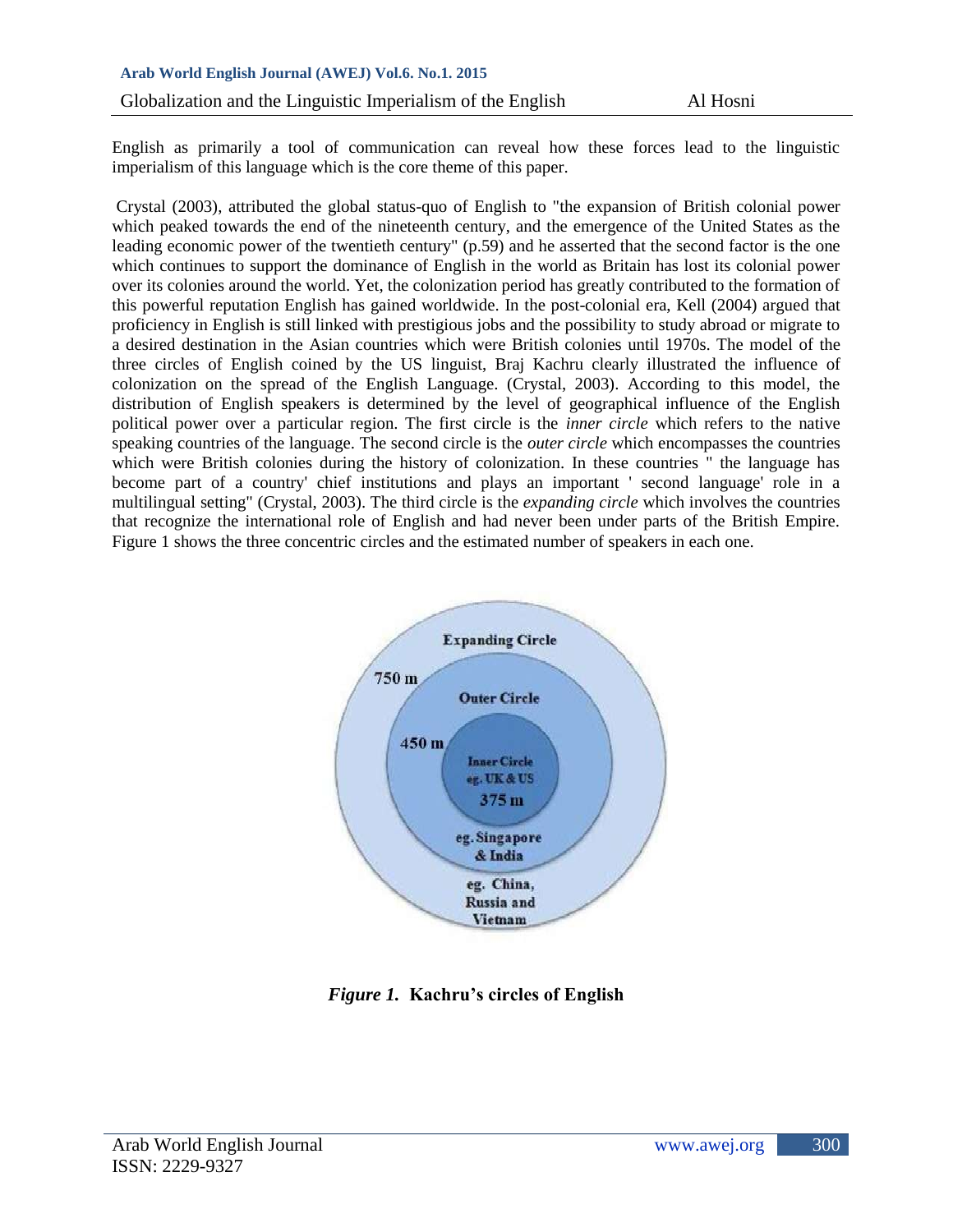Globalization and the Linguistic Imperialism of the English Al Hosni

Along with the political power that contributed to the spread of English around the world, the Industrial Revolution in the nineteenth century in Britain and in the United States later in this century intensely strengthened the position of the English language in the world as most of the innovations that have been a turning point in the human civilization, were invented in these two English speaking countries (Crystal, 2003). As a result, the English language has become the medium of communication through which all humanity can get access to this new knowledge. This factor is still the chief reason behind the dominance of English as a global language, because globalization in its different aspects (e.g. Internet, new technologies and the competitive global market) helps to further this status.

## **Globalization and the linguistic imperialism**

It goes beyond doubt that English is the lingua franca which enables people from different nations which have different languages to communicate with each other effectively. However, in this competitive global world, English has been viewed "as much more than simply a tool for communication." (Prey, 2001, p.21). Ciprianova & Vanco (2010) stated that many linguists such as Phillipson (1992), and Pennycook (1994,1998) argued that " the universal presence of English is a result of pursuing political and economic interests and of the effort of the British and the Americans to maintain control over the English language, often with the support of national organizations and ELT industry.". This can be interpreted as a new form of colonialism in which cultural and economic imperialism takes place through exploiting the unprecedented linguistic power of the English language. Robert Phillipson has coined the term *linguistic imperialism* to describe the wide spread of English as "a post-colonial endeavor" of the inner circle countries to maintain dominance over the other countries, especially the ones which were in the outer circle (McKay, 2003). By facilitating access to the language and language learning in the other nations, the native language speaking countries have created a solid foundation for a permanent successful industry (ELT industry) and simultaneously promote their culture and ideologies across the world. Khan (2009) pointed out that " although the majority of English language speakers in the world are in the 'expanding circle', hegemony of the 'center' (inner circle) persists when it comes to English language educational management" (p.191). This can be observed through the ELT centers mainly the British Council in the UK, AMIDEST, a center for the American Test of English as a Foreign Language (TOFEL) exam in the Middle East and the International Displaced Person (IDP) agency in Australia. One of the clearest aspects that can obviously manifest the linguistic cultural imperialism is the international English proficiency tests: International English Language Testing System (IELTS) and TOFEL. These high-stakes international tests stand as a barrier to the majority of the English second language learners, a finding reached by Sarah Khan who has conducted a case study in Saudi Arabia. The participants of this study were twenty-four female students from the upper two levels in a college preparatory English program and five of their teachers. In the college, TOFEL is used as an entrance exam which means that the participants consider this test as a critical stage in their academic studies. The researcher has indicated in the findings' section that many participants have shown their dissatisfaction with this international test. That is because they believe that the test includes no "neutral content which is of general interest" to its takers and it does "privilege a specific culture" (Khan, 2009, p.202). They have argued that the listening and reading comprehension questions reflect a totally different context from their own and; consequently this hinders them from fully understanding the test questions. They have also pointed out that using American English in this test doesn't necessarily reflect the every-day language they are accustomed to.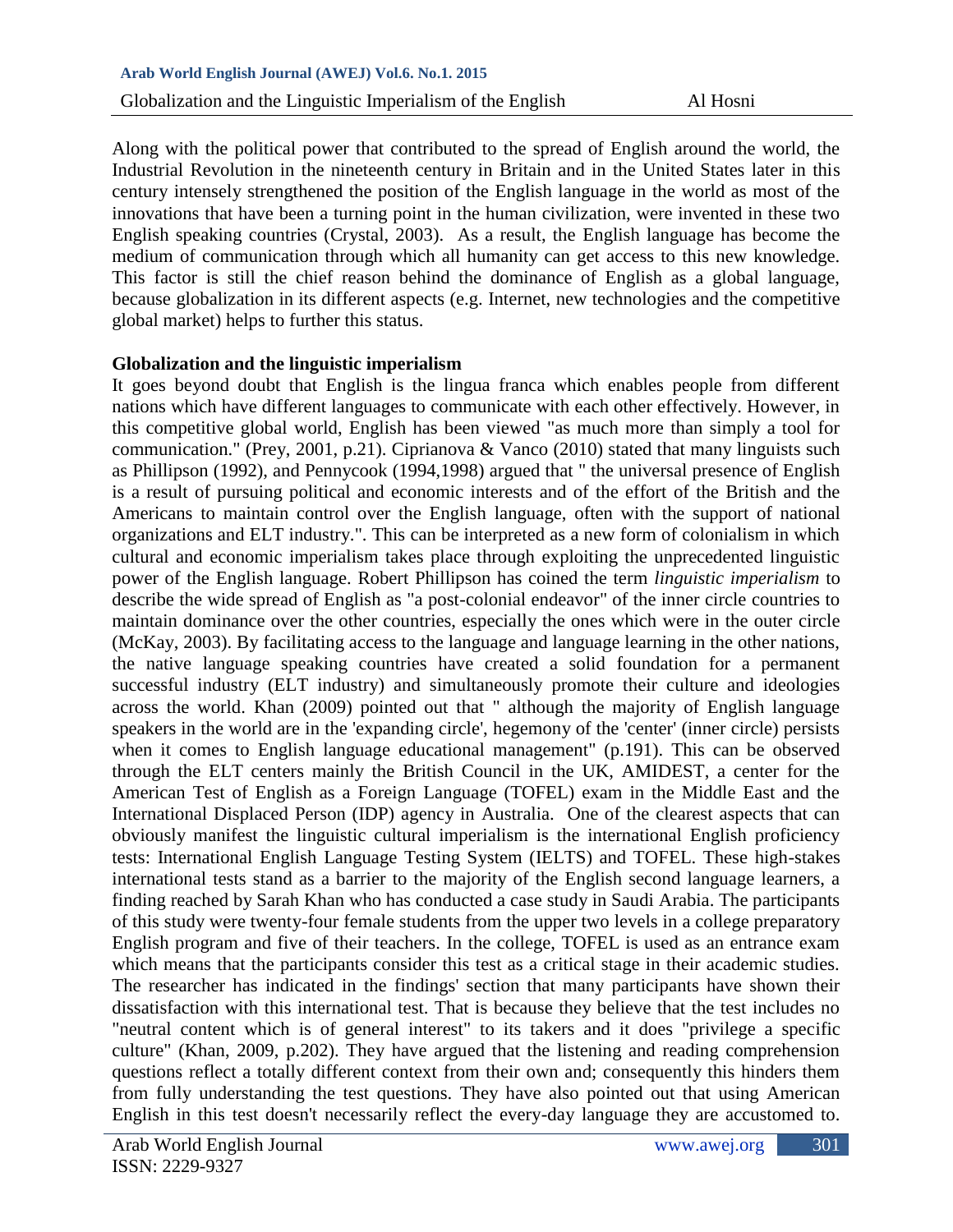#### **Arab World English Journal (AWEJ) Vol.6. No.1. 2015**

There are some vocabulary and language expressions that do appear in the test and the majority of students are unfamiliar with. The same holds true with IELTS that represents the British English and its culture. The question is: Why do second language learners need to get exposed to the inner circles countries' cultures in order to pass these high-stakes tests, and; therefore, to survive in their societies through getting a degree certificate or a respectable job? Is being aware of the language native speakers' cultures a legitimate measure of language proficiency?

Yet, the reputation these tests have gained in Saudi Arabia and the other countries that use these international proficiency exams on a wide range makes it quite difficult for these nations to replace the tests with local exams due to " numerous socio-political and institutional benefits that ensue from [them]" and " the economic benefits that the creators of 'these tests' enjoy in collaborations with publishers of test preparation material which continue to maintain this status quo." (Khan, 2009, p. 203).

The linguistic imperialism can be also depicted "in the various ELT materials published and marketed by powerhouses like Longman, Oxford, Cambridge, Penguin, Macmillan, etc., and which are found almost all over the world." (Al-Issa, 2005) and, mainly, the global course books produced by the ELT international centers. Gray (2002) asserted that "Although course books are designed explicitly for the teaching of English language, they are also highly wrought cultural constructs and carriers of cultural messages." (p.152). Sheldon (1998) considered neglecting the cultural appropriacy as one of the major flows of these textbooks. She added that the publishers "fail to recognize the likely restrictions operative in most teaching situations." (p. 239). According to the linguistic imperialism, this neglect could be deliberate as the publishers try to impose the native speaking countries' cultures on the other nations which intensely use these course books.

## **The commodification of English and the ELT Industry**

The other and more powerful side of the linguistic imperialism is the economic motives of the countries in the inner circle; mainly the USA and the UK to create a strong industry which can guarantee a powerful position for these countries in the global competitive market. The great increasing need for English as an international language of knowledge, technology, economy, etc. has been nourishing the ELT industry around the globe. Heller (2010) stated that:

Late capitalism consists of the expansion of markets and their progressive saturation, resulting in an increased importance for language in (a) managing the flow of resources over extended spatial relations and compressed space-time relations, (b) provides symbolic added value to industrially produced resources, (c) facilitating the construction of and access to, and niche markets, and (d) developing linguistically mediated knowledge and service industries (p.103)

It is clear from what Heller asserted that late capitalism as a new form of the global economy has redefined the role of English and made the need for learning this language a top priority. Consequently, English has become a commodity that has its own market and consumers all over the world. This phenomenon is known by many sociolinguists as *the commodification of language* which is defined by Heller (2003) as :

> a shift from a valuing of language for its basic communicative function and more emotive associations- national identity, cultural identity, the authentic spirit of people and so on- to valuing if for what it means in the globalized, deregulated,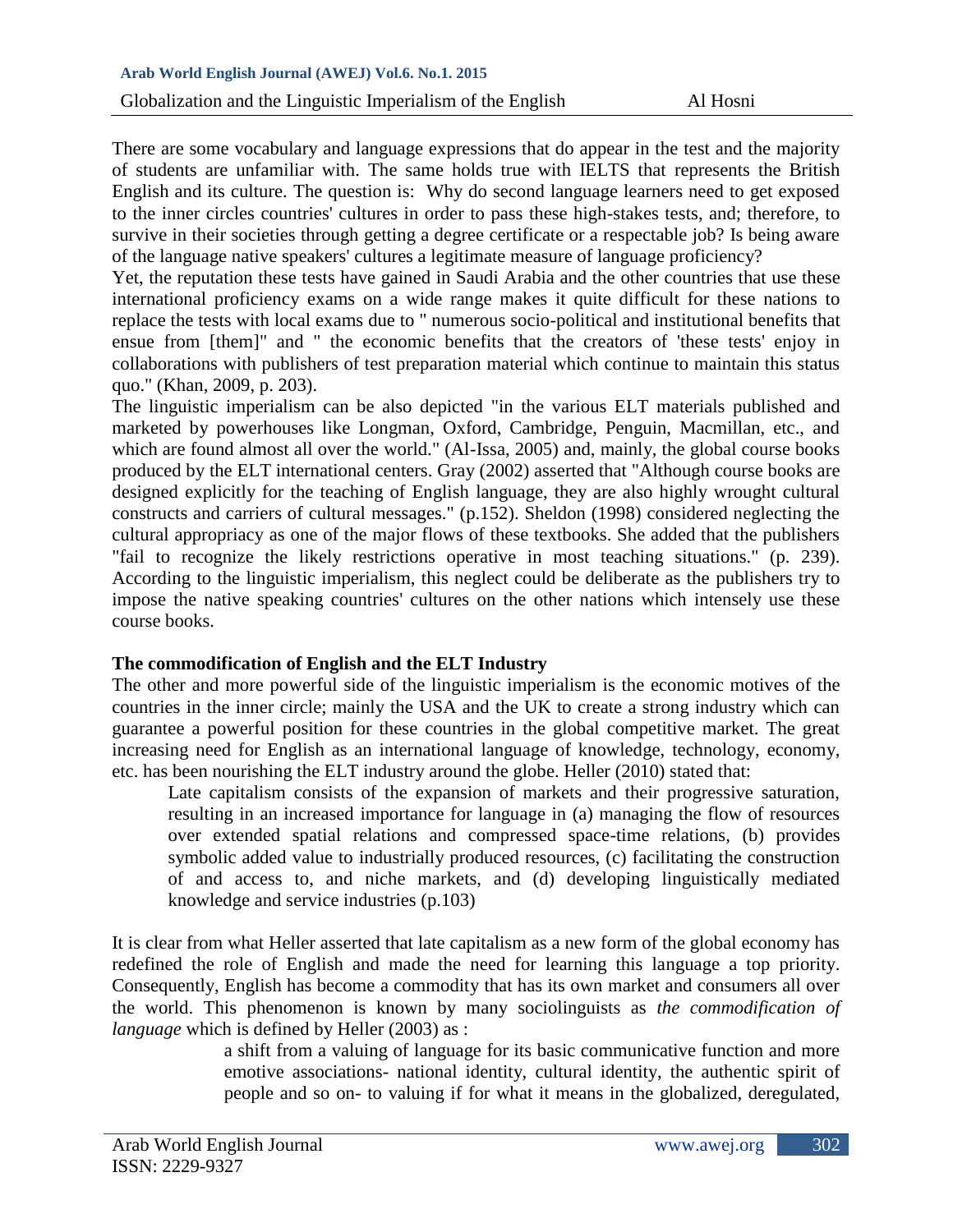Globalization and the Linguistic Imperialism of the English Al Hosni

hyper-competitive, post-industrial "new work order" in which we now live" (p. 295)

The commodification of English is a very noticeable global phenomenon which can be fairly recognized through the intensification of the ELT industry. The British Council, one of the giant ELT organizations worldwide, stated in the British Council Annual Report 2005-06 that the agency taught 1.1 million class hours of English to around 325,000 language learners in 53 countries and earned  $£ 81$  million in that year (Ciprianova  $&$  Vanco, 2010). It is worth mentioning here that this huge amount of money does not include the profits earned from administering the international high-stakes IELTS test. Another example of this intensification is the *Ambient Insight Regional Report*, 2011-2016 which stated that "English language learning applications ranks consistently in the top-ten paid mobile learning applications in all the countries in Asia. Consumer spending on mobile-based ELT products represents significant new revenues for suppliers". Moreover, the annual report 2010/2011 published by Oxford University Press, one of the top ten ELT publishers, shows that the press in 2011 published about 1,200 new printed and online ELT products to second language learners worldwide . This huge number of products is only produced by one British publisher in one year. What about the other famous ELT publishers such as Longman, Macmillan/MEP, Cambridge University Press, Heinemann, Pearson, Collins and so on? These publishers which distribute their printed and online English language learning resources worldwide are a tangible indication that this industry is witnessing an era of prosperity. As an English language teacher and learner, the researcher can feel this intensification through the overwhelming teaching/learning resources that can be obtained from online websites, bookshops, international book fairs, advertisements received through mails and emails. There are also lots of agencies that offer books, teaching resources, traditional and online English learning courses and preparation courses for IELTS or TOFEL, besides the fabulous offers made by private and international schools for parents to send their kids to get their education in English.

To sum up what has been discussed earlier, it is evident that globalization has played a major role in creating (through colonization) and furthering the global role of English as a language which has both use-value and exchange-value. The term, *linguistic imperialism,* can obviously illustrate the cultural and economic motives of inner circle countries for maintaining the statusquo of English. As a language teacher who teaches English to college freshmen in Oman (a country located in the expanding circle according to Kachru's model), exploring the level of awareness of my colleagues about the impact of globalization on Language teaching and the challenges they encounter is very significant. Being aware of these various dimensions which undoubtedly affect the ELT realm would definitely help the English language teachers to better understand their role.

## **Methodology**

For the purpose of collecting data, a questionnaire has been distributed among a convenience sample which is around thirty English teachers who teach the intensive English language program to freshmen in different Omani higher education institutes. The questionnaire attempted to reveal the participants' level of awareness of the current impacts of globalization on ELT realm, and to investigate their attitudes and the challenges they encounter as non-native speakers and teachers of the English language. The questionnaire (Appendix 1) consisted of two parts. The first part contained five items which required the participants' opinion about the language; these opinions are based on their experience as second language learners. The second part of the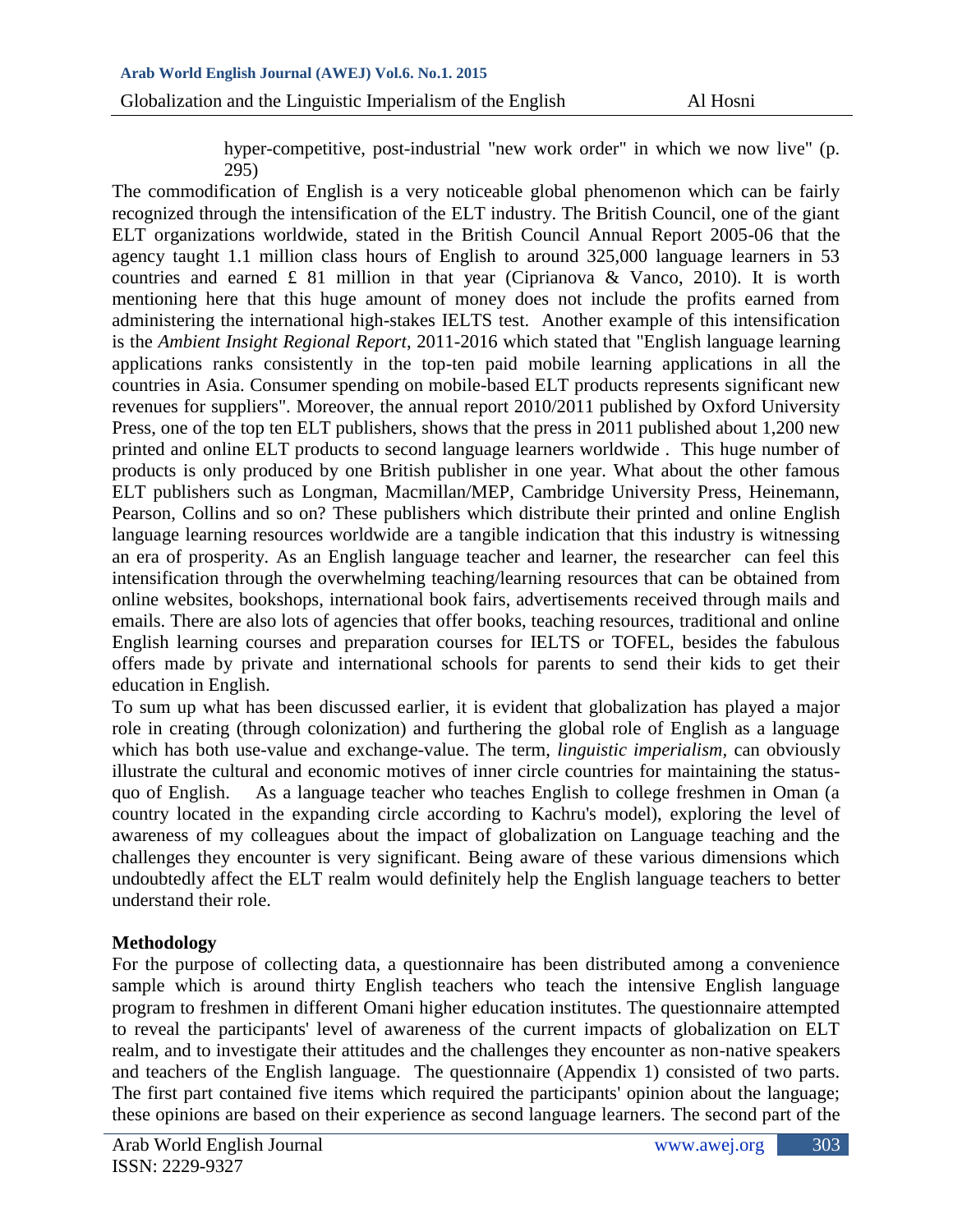questionnaires included miscellaneous open-ended questions which have been derived from what has been discussed in the literature review.

## **Findings**

I have divided the questions and the participants' responses into three categories:

- 1- The importance of English in the world of globalization.
- 2- Globalization and ELT.
- 3- Teachers' awareness of their role in the era of globalization.

The participants' responses to the questions that fall under the first category have revealed that teachers are fully aware of the strong position English holds globally. 86% of the total participants have agreed that learning English is a top priority in order to survive in the new global community. 55% is the total proportion of those who believe that they are interested in learning the language because it offers them more job opportunities. With regard to the second category, a huge percentage of the participants (82%) have seconded the statement that English has been commodified in the global competitive market and 59% have agreed with the statement that says that ELT and ETS centers have imperialistic agenda (Economic and cultural) through spreading the language worldwide. Some participants indicated that the need for getting a high score in IELTS or TOFEL as a top requirement for getting a job or applying for higher education degree proves the agenda testing agencies have to gain more money and turn the language into a commodity. They elaborated on this idea by adding that these proficiency tests are valid for two years only. They believed this period is very short because sitting for a new test is finically demanding.

As for the third category, the majority of the participants have showed different concerns about the challenges they face as language teachers and how the linguistic imperialism in its two forms has forced them to adopt new teaching methods in their classrooms. 52% of these teachers have indicated that they usually use global course books with their students. These course books, as indicated earlier are produced by the language speaking countries. Most of the participants' responses fall in the "fair" category when evaluating these textbooks according to the given criteria. Although 50% of the participants have found these course books, to some extent, culturally appropriate, 40% of them have evaluated them as culturally inappropriate textbooks. One of the participants asserted that "These course books in general do not consider the cultural differences between the different contexts in the world. Therefore, ELT teachers have to face the challenge of adapting them to suit their students and the cultural background of the context in which they teach." Another teacher added "I believe that most of them [the course books] are still written from a western point of view." For example, some course books, which are widely used in the Arab world countries for EFL learners, are British-centric. Although these books are intended for international learners across the world, the content usually highlights British celebrities (pop starts, authors, poets, actors, etc.), British cities, and facts about the British society in general. In addition, some readings texts and photos associated with them cover culturally- inappropriate themes such as: romantic stories and songs. In other cases, teachers need to spend lots of time explaining background knowledge related to topics that are unfamiliar to students. Teachers find themselves forced to use these global commercial textbooks for various reasons. The most common reasons are: the pedagogical demands met in these textbooks and the lack of professional local textbooks.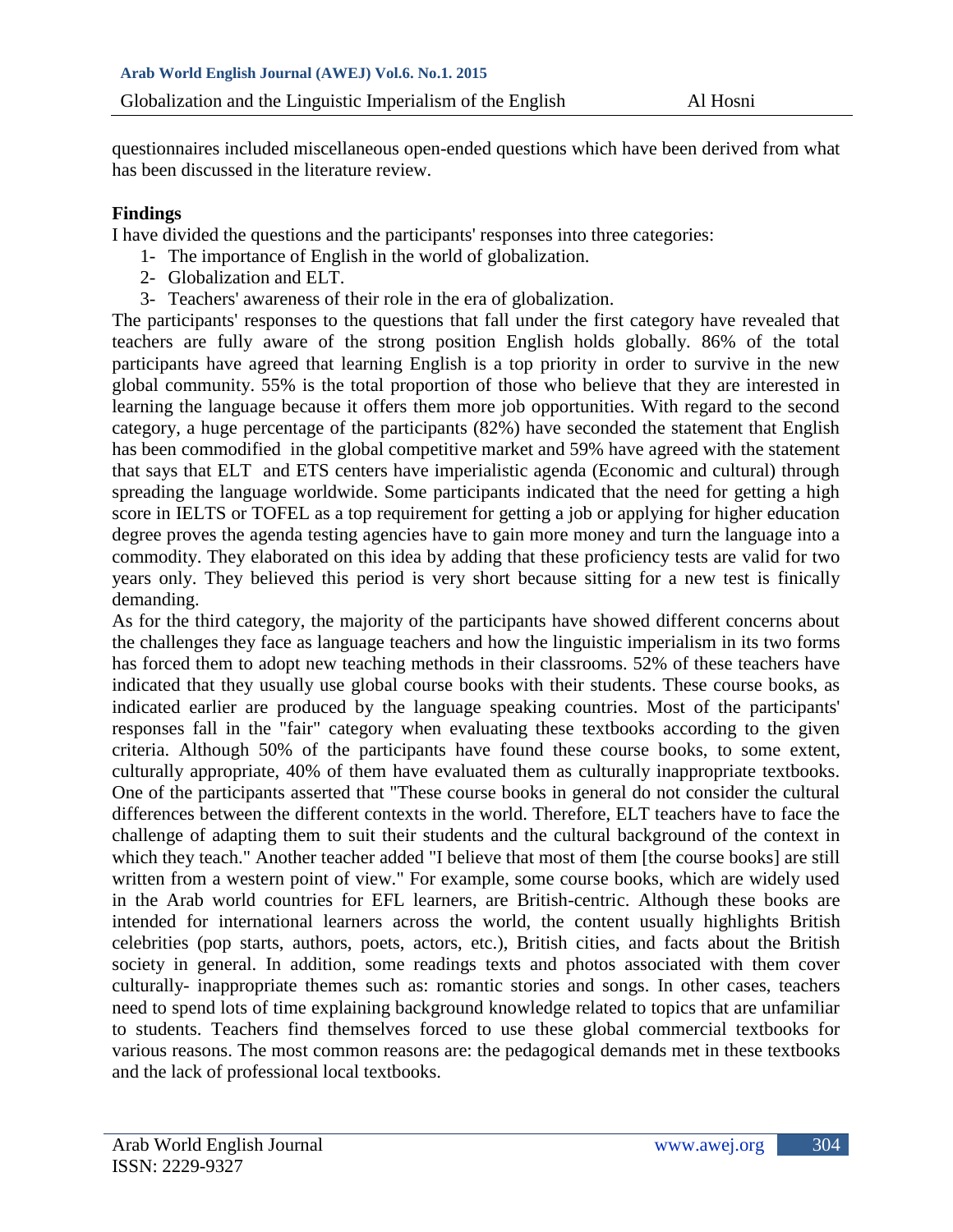Although we cannot ensure that emphasizing the western culture in these textbooks is a hidden agenda for the publisher, the linguistic imperialism theory discussed earlier does support this view.

With regard to the teaching approach EFL teacher needs to adapt, about 95% of the participants acknowledged that the linguistic needs of the language learners have changed, due to the global economic and cultural changes. Consequently, teachers need to adopt new strategies in teaching the language to their students. Most of them stated that learners need a "language for communicative purposes" not the Standard English of literature and books. Another teacher indicated that exposing learners to a variety of accents other than the British and American accents is what learners need in order to "prepare them for the real world where communication occurs most of the time between non-native language speakers."

## **Conclusion**

Based on the findings of the questionnaire, the participants have addressed the major challenges they face because of the linguistic imperialism of English. These challenges can be summarized below:

1-The changing linguistic and communicative needs of the language learners. For instance, what is the proper English that learners needs as there are nowadays endless varieties of English created by second language learners and media? Also, the teachers need to be aware of the changing communicative needs of their students because the purpose behind learning the English language differs from one learner to another.

2- The cultural barrier which has been forced by the global course books used by the majority of the English teachers in the intensive programs is another challenge. These course books usually include themes which are either inappropriate to discuss or totally unfamiliar to many learners who have different cultures. I think there is nothing wrong with getting exposed to unfamiliar cultures and gain, through their language, some knowledge about the different aspects of their lifestyles. However, the topics should be carefully selected which consider the age of learners and their cultural backgrounds, as well as being pedagogically effective for learning the language.

Investigating the related literature which is devoted to the major challenges faced by English teachers and the possible pedagogical suggestions to deal with these challenges can be the subject of another paper.

## **About the Author:**

**Jokha Al Hosni** is a language instructor in the Language center at Sultan Qaboos University, Oman. She holds an MA in Curriculum Studies from Purdue University, USA. Her research interests include: Curriculum design, teaching reading to EFL young adults and blended learning.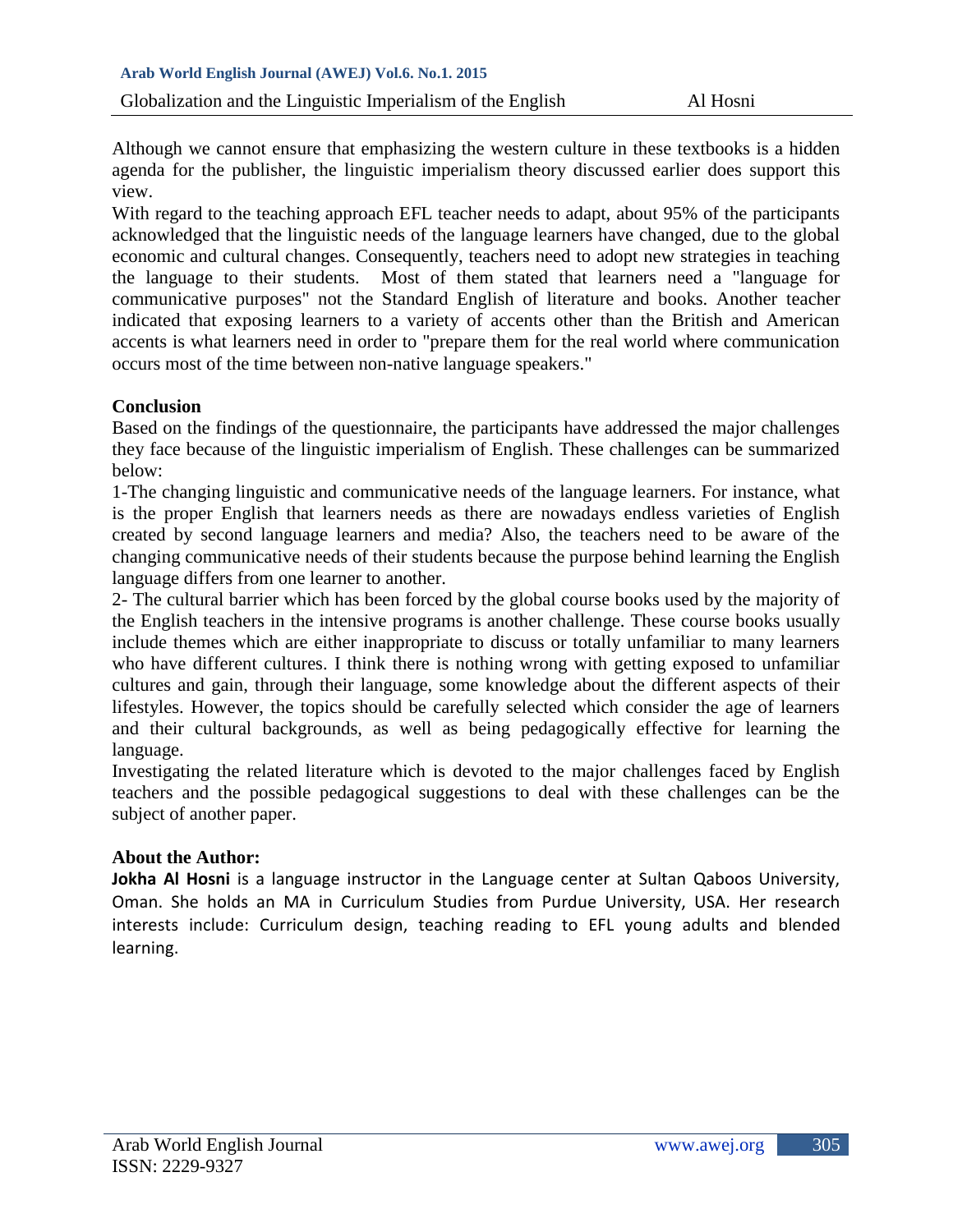# Aldubai **References**

- A, Sam (Ed). (2012). The Asia Market for Digital English Language Learning Products and Services: 2011-2016 Forecast and Analysis*. Ambient Insight Regional Report*. Retrieved from [http://www.ambientinsight.com/Resources/Documents/AmbientInsight-2011-2016-](http://www.ambientinsight.com/Resources/Documents/AmbientInsight-2011-2016-Asia-Digital-English-Language-Learning-Market-Abstract.pdf) [Asia-Digital-English-Language-Learning-Market-Abstract.pdf](http://www.ambientinsight.com/Resources/Documents/AmbientInsight-2011-2016-Asia-Digital-English-Language-Learning-Market-Abstract.pdf)
- Al- Isaa, A. (2005). The Role of English Culture in the Omani Language Education System: An Ideological Perspective. *Language, Culture and Curriculum*, *18* (3), 258-270.
- Annual report of the delegates of the university press. (2011). Oxford University Press. Retrieved from [http://fds.oup.com/www.oup.com/pdf/OUP\\_Annual\\_Report\\_2010-11.pdf](http://fds.oup.com/www.oup.com/pdf/OUP_Annual_Report_2010-11.pdf)
- Ciprianova, E & Vanco, M. (2010). English in the age of globalization: Changing ELT models, restructuring relationships. Retrieved from [http://www.uab.ro/cercetare/ciel/jolie/JoLIE%20lucrari%20pentru%202010/pdfs/8.cipria](http://www.uab.ro/cercetare/ciel/jolie/JoLIE%20lucrari%20pentru%202010/pdfs/8.ciprianova-vanco.pdf) [nova-vanco.pdf](http://www.uab.ro/cercetare/ciel/jolie/JoLIE%20lucrari%20pentru%202010/pdfs/8.ciprianova-vanco.pdf)
- Crystal, D. (2003). *English as a Global Language*. UK: Cambridge University Press.
- Gray, J. (2002). The Global Coursebook in English Language Teaching. In B, David. & C, Deborah (Eds). *Globalization and Language Teaching*. (pp.151- 168). USA: Routledge.
- Heller , M. ( 2003 ) Globalization, the new economy, and the commodification of language and identity . *Journal of Sociolinguistics*, 7(4), 473 – 492.
- Heller, M. (2010). The Commodification of Language. *The Annual Review of Anthropology*. (pp.101-110). Annual Reviews.
- How many people speak English? (n.d.). Retrieved from [http://www.britishcouncil.org/learning](http://www.britishcouncil.org/learning-faq-the-english-language.htm)[faq-the-english-language.htm](http://www.britishcouncil.org/learning-faq-the-english-language.htm)
- Kahn, k. S. (2009). Imperialism of International Test: An EIL Perspective. In S, Farzad. (Ed.). English as an International Language: Perspectives and Pedagogical Issues. (pp.190-205). UK: Multilingual Matters.
- Kachru, B. (1990). *The Alchemy of English: The spread, functions and models and non-native Englishes*. US: Illini Books.
- Kell, P. (2004). Appropriating English: The Global Business of Teaching English in South East Asia. The 15th Annual Conference of the Asian Studies Association of Australia. Retrieved from the state of the state of the state of the state of the state of the state of the state of the state of the state of the state of the state of the state of the state of the state of the state of the state of

[http://www.uab.ro/cercetare/ciel/jolie/JoLIE%20lucrari%20pentru%202010/pdfs/8.cipria](http://www.uab.ro/cercetare/ciel/jolie/JoLIE%20lucrari%20pentru%202010/pdfs/8.ciprianova-vanco.pdf) [nova-vanco.pdf](http://www.uab.ro/cercetare/ciel/jolie/JoLIE%20lucrari%20pentru%202010/pdfs/8.ciprianova-vanco.pdf)

- Kumaravadivelu, K. (2006). Dangerous liaisons: globalization, empire and TESOL. In J, Edge (Ed). The (Re-) framing process as a collaborative locus for change. (pp.1-26). Basingstoke, UK*:* Palgrave Macmillan
- Popkewitz, T. S., & Rizvi, F. (2009). Globalization and the study of education: An introduction. *Yearbook of the National Society for the Study of Education*, *108* (2), 7-28.
- Prey, R. (2001). How Do You Say Imperialism? The English Language Teaching Industry and the Culture of Imperialism in South Korea. Retrieved from [summit.sfu.ca/system/files/iritems1/8706/etd1708.pdf](../../../../ndolby/AppData/Local/Microsoft/Windows/Temporary%20Internet%20Files/Content.Outlook/Q9A5V7BF/summit.sfu.ca/system/files/iritems1/8706/etd1708.pdf)
- Sheldon, L. (1998). Evaluating ELT Textbooks and Materials. *ELT Journal ,42 (*4), 237-246.
- Tobin, J. (1998). Globalization of the world economy. Retrieved from <http://www.globalpolicy.org/component/content/article/216/45906.html>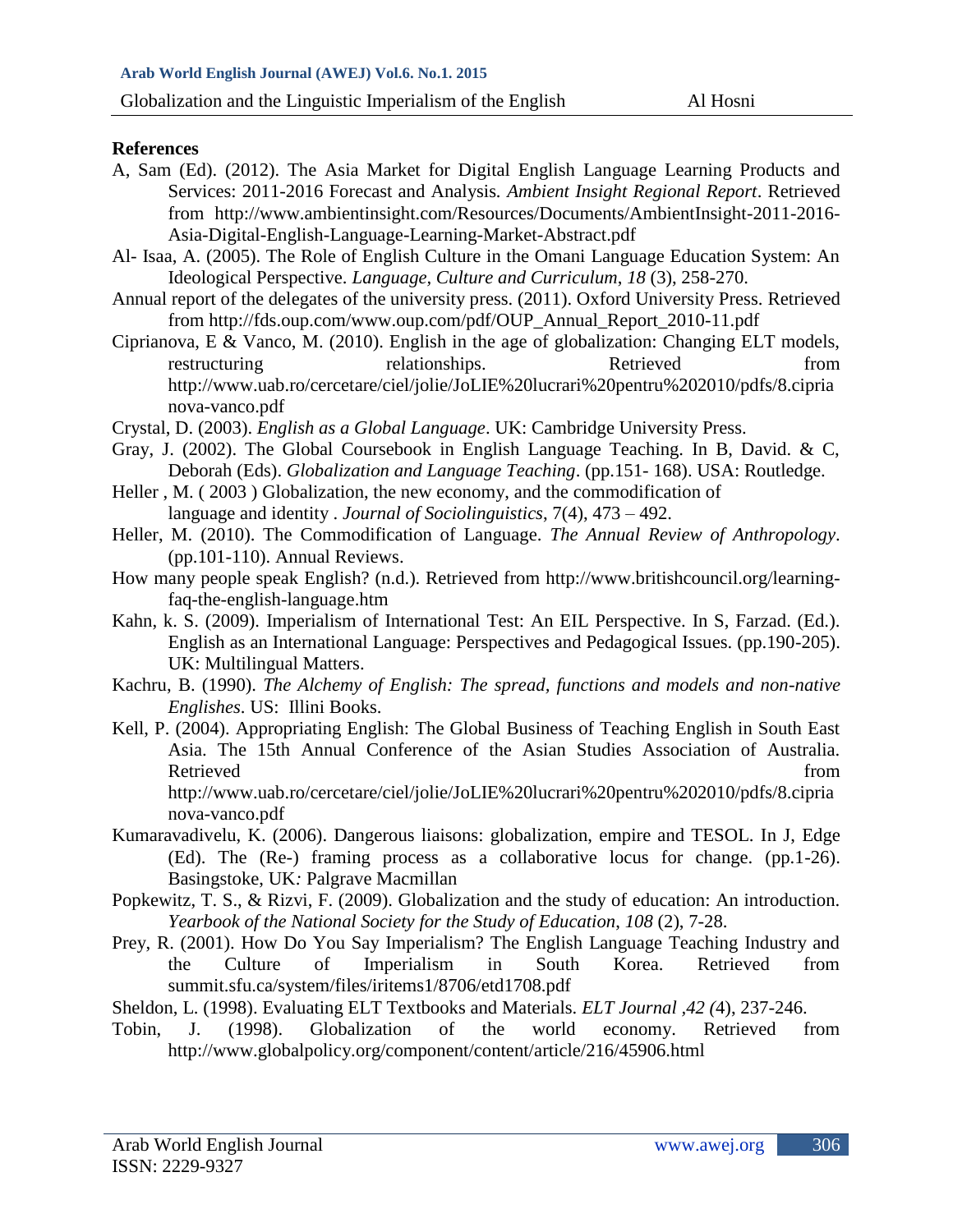#### **Arab World English Journal (AWEJ) Vol.6. No.1. 2015**

#### Globalization and the Linguistic Imperialism of the English Al Hosni

# **Appendix- Questionnaire**

I am a language instructor at Sultan Qaboos University and I am currently conducting a research paper about the linguistic Imperialism of the English Language. For the purpose of completing this questionnaire, globalization is defined as "new patterns of worldwide interconnectedness- the stretching of social relations and economic activities across national spaces and regions in various complex networks of interaction." (Popkewitz & Rizvi, 2009).This anonymous questionnaire attempts to reveal the non-native English Teachers' level of awareness of the current impacts of globalization on ELT realm, investigate their attitudes towards these impacts and the challenges they encounter as non-native learners and teachers of the language. The information you will kindly provide will be kept confidential. The time and effort devoted to completing this questionnaire is highly appreciated.

Thank you in advance!

Part One:

1- As a non-native English language learner, I believe that:

|                          |                                                                                                                                                                                                 | Strongly<br>agree | Agree | Neutral | Disagree | Strongly<br>disagree |
|--------------------------|-------------------------------------------------------------------------------------------------------------------------------------------------------------------------------------------------|-------------------|-------|---------|----------|----------------------|
| 1                        | Learning English has<br>become a top priority in<br>order to survive in the<br>new global community.                                                                                            |                   |       |         |          |                      |
| $\overline{2}$           | I learn English mainly<br>because it offers me<br>more job opportunities                                                                                                                        |                   |       |         |          |                      |
| 3                        | English has nowadays<br>been viewed as a<br>"commodity" which has<br>its own market and<br>consumers.                                                                                           |                   |       |         |          |                      |
| $\overline{\mathcal{A}}$ | <b>International English</b><br>proficiency exams such<br>as TOFEL and IELTS<br>stand as a big barrier<br>before non-native<br>English learners who<br>seek jobs or degree<br>certificates etc. |                   |       |         |          |                      |
| 5                        | <b>ELT</b> institutes and ETS<br>centers have<br>imperialistic agenda<br>(Economic and cultural)<br>through spreading the<br>language worldwide.                                                |                   |       |         |          |                      |